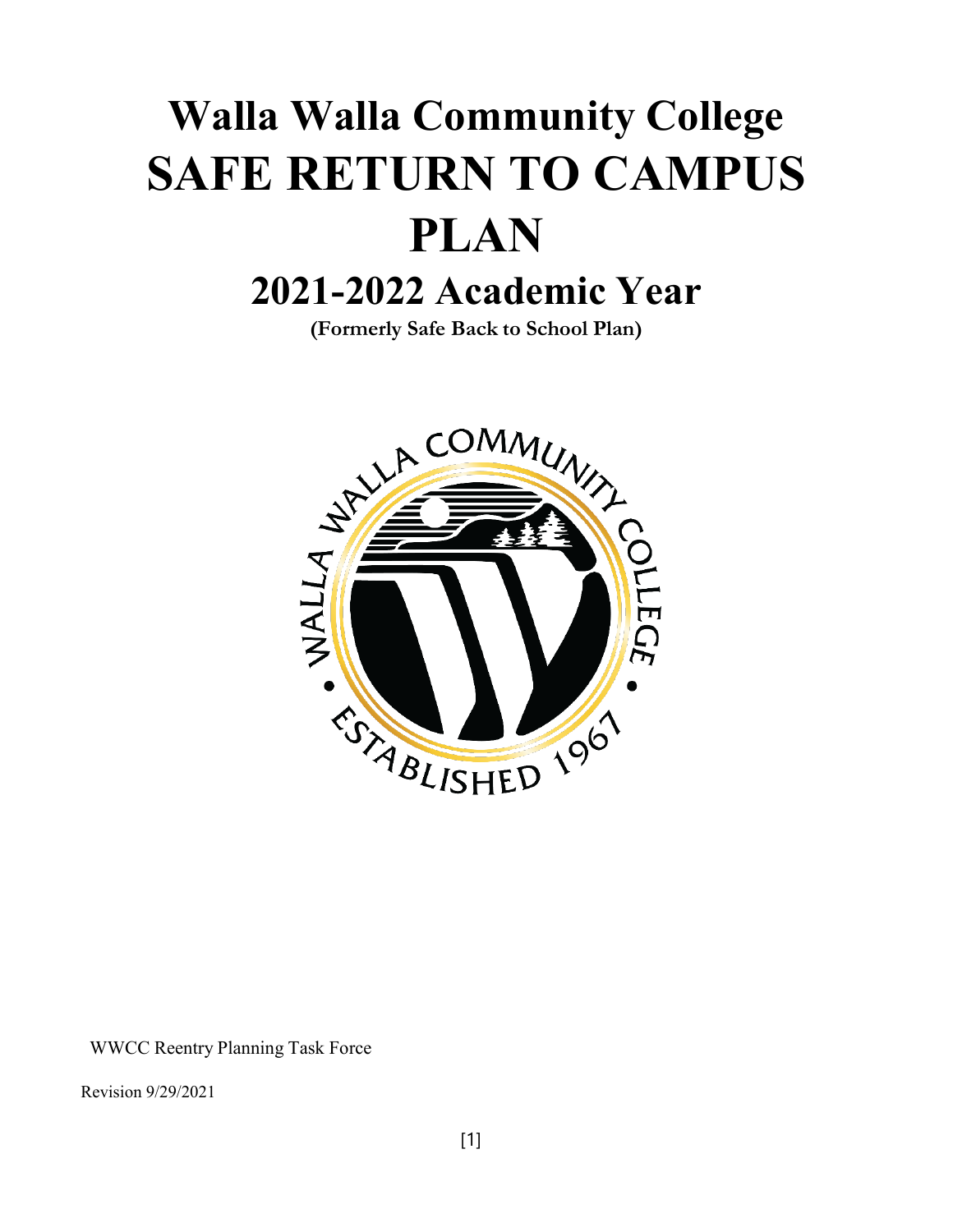# <span id="page-1-0"></span>Table of Contents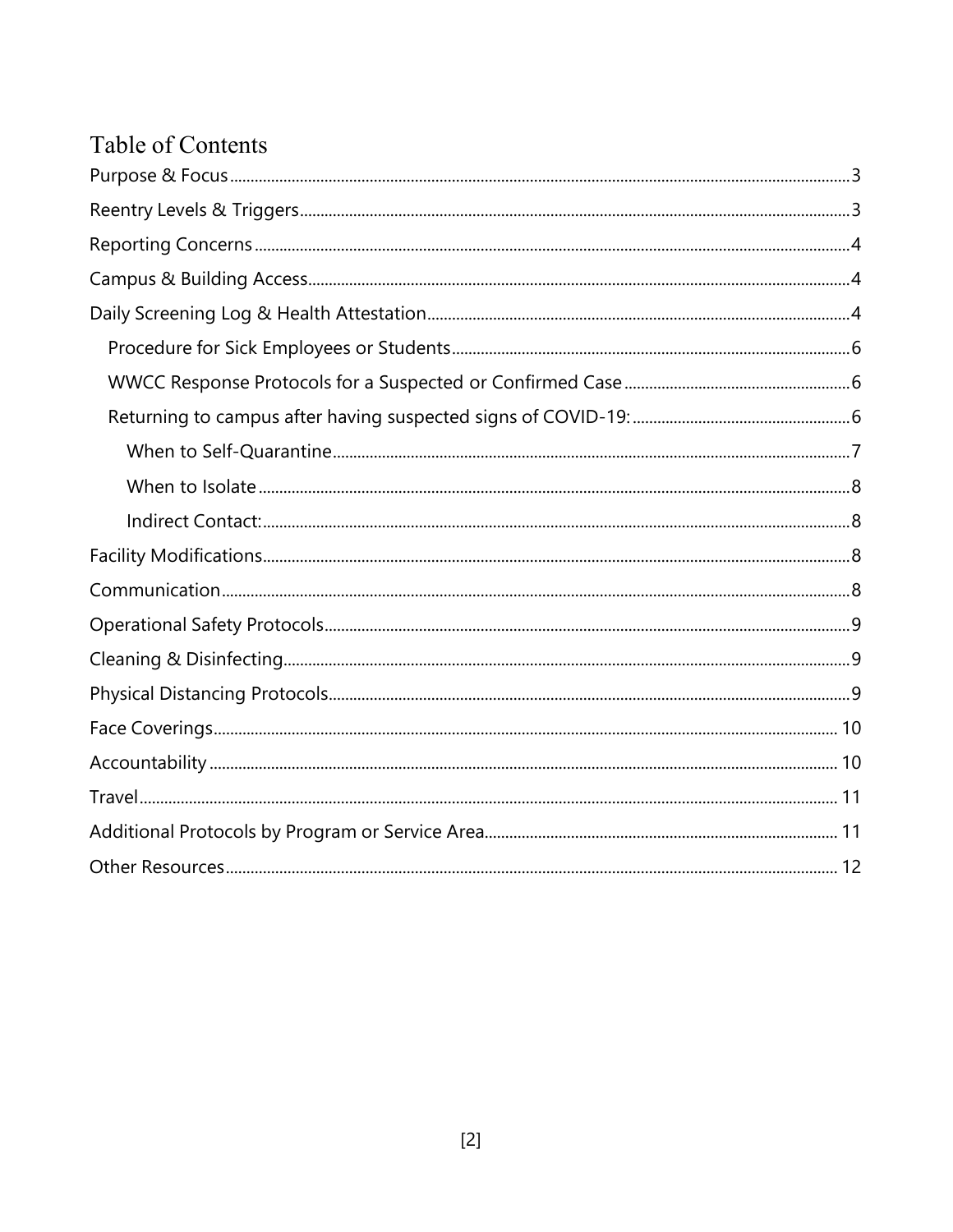### <span id="page-2-0"></span>**Purpose & Focus**

WWCC has developed this Safe Back to School Plan in accordance with Governor's Proclamations 20-12.5 (Higher Education), Proclamation 20-25.15 (Washington Ready) and Order of the Secretary of Health 20-03.4. This plan is also in accordance with Walla Walla County and the Asotin County Health Departments, the Washington State Department of Health (WSDOH), the Washington State Department of Labor and Industries (L&I), the Occupational Safety and Health Administration (OSHA), and the Center for Disease Control and Prevention (CDC). Per Governor proclamations 21- 14.1 and 20-12.5 for the vaccinated campus, Covid-19 vaccines will be required of employees and students subject to medical and religious exemptions. The intent of this plan is to provide safety measures for those exempted and others.

This plan provides information for employees and students on how WWCC plans to keep the campus community safe and productive.

## <span id="page-2-1"></span>**Reporting Concerns**

President Dr. Chad Hickox has designated Tracy Klem, Director of Security and Environmental Health and Safety, as the WWCC COVID-19 Supervisor. He is responsible for monitoring and updating this plan and ensuring compliance.

Students may report concerns related to the WWCC COVID-19 response directly to their instructors and employees may report concerns directly to their supervisors. All individuals may also report concerns, safety issues or violations regarding this plan and the College's response to the WWCC COVID-19 Supervisor, Tracy Klem, Director of Security and Environmental Health and Safety at 509- 526-5317 (SAFE) or [campussafety@wwcc.edu.](mailto:campussafety@wwcc.edu)

#### <span id="page-2-2"></span>**Procedure for Sick Employees or Students**

WWCC will depend on individuals to report when they have a confirmed or suspected case of COVID-19. If you have a confirmed or suspected case of COVID-19:

- Please stay home or leave campus immediately
- Contact your supervisor or instructor remotely.
- Contact your health care provider or local department of health
- Get tested for COVID-19 and follow all guidance from public health officials

WWCC is required to notify the local health department within 24 hours if WWCC suspects COVID-19 is spreading in the workplace or if we are aware of two or more employees, students or visitors who develop confirmed or suspected COVID-19 within a 10-day period. This includes all persons who have been on campus and report a positive test result. WWCC will inform involved persons about the notification and what information (if any) was shared.

#### <span id="page-2-3"></span>**WWCC Response Protocols for a Suspected or Confirmed Case**

In the event of a suspected or confirmed case within our campus community, WWCC will take the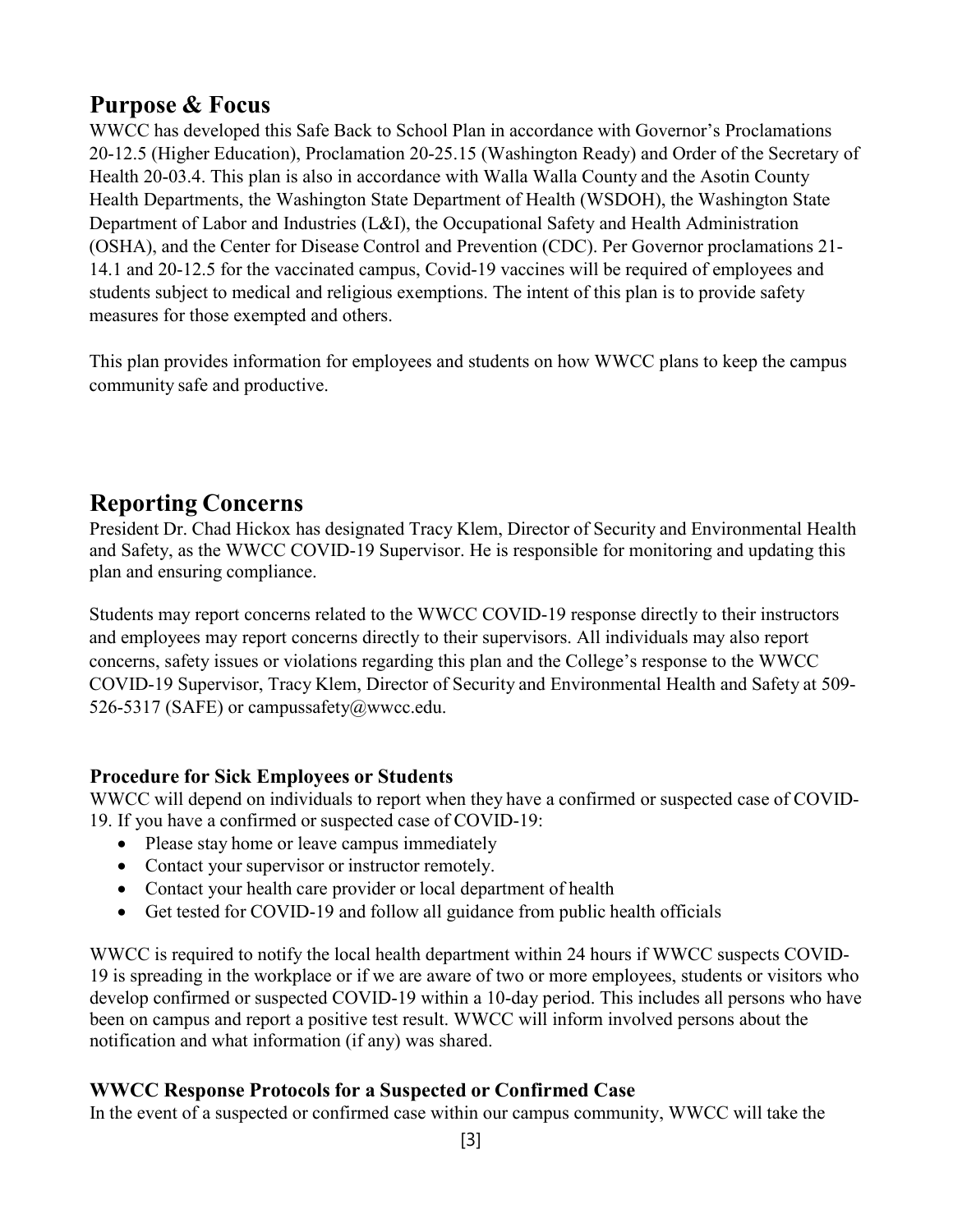following steps:

- Campus Security, or designee, may contact the local health department to receive specific guidance for how to proceed for the rest of the campus and determine if temporary closure of facilities is needed
- Initiate cleaning and disinfecting protocols as required (Appendix A)
- If asked by the Public Health department, WWCC may assist in identifying close contacts to the individual
	- o WWCC may identify and notify people they have been in close contact with on campus; close contact is defined as someone the infected person had face-to-face contact with within 6 feet for a cumulative total of more than 15 minutes within a 24 hour period.
	- o WWCC may locate contact information for persons identified as possible close contacts
	- o The local health department will determine who is considered a close contact
- If WWCC is needed to assist in notification of close contacts, WWCC will
	- o Keep the name of the person who tested positive confidential
	- o Tell the individual they have contacted the local health department and will be in contact with further instructions
	- o Ask that they go home and work or attend class remotely
	- o Ask that they follow any guidance that the health department gives them
	- o Refer them to any internal resources or guidance
- WWCC will communicate via email a confirmed or suspected positive case by notifying all students, employees or visitors who were in close proximity to the infected individual

#### <span id="page-3-0"></span>**Returning to campus after having suspected signs of COVID-19:**

A student or employee who had signs of suspected or confirmed COVID-19 can return to campus when:

- 10 days have passed since symptoms first appeared **and**
- 24 hours have passed with no fever without the use of fever-reducing medications **and**
- Other symptoms of COVID-19 are improving and they are able to work
	- o Loss of taste and smell may persist for weeks or months after recovery and need not delay the end of isolation

*OR*

• A health care provider provides a note that the individual does not have a contagious illness and the symptoms the individual exhibited are not because of COVID-19.

If the employee tested positive with no symptoms:

- They continue to have no symptoms, and
- 10 days have passed since the date of the positive test

#### <span id="page-3-1"></span>**When to Self-Quarantine**

Self-quarantine occurs when you have had close contact with someone who is positive for COVID-19:

- You were within 6 feet of someone who is COVID positive for a cumulative total of at least 15 minutes within a 24-hour period.
- You provided at home care to someone who is COVID positive
- You had direct physical contact— –with someone who is COVID positive
- Someone who is sick with COVID coughed, sneezed, or otherwise transferred respiratory droplets on you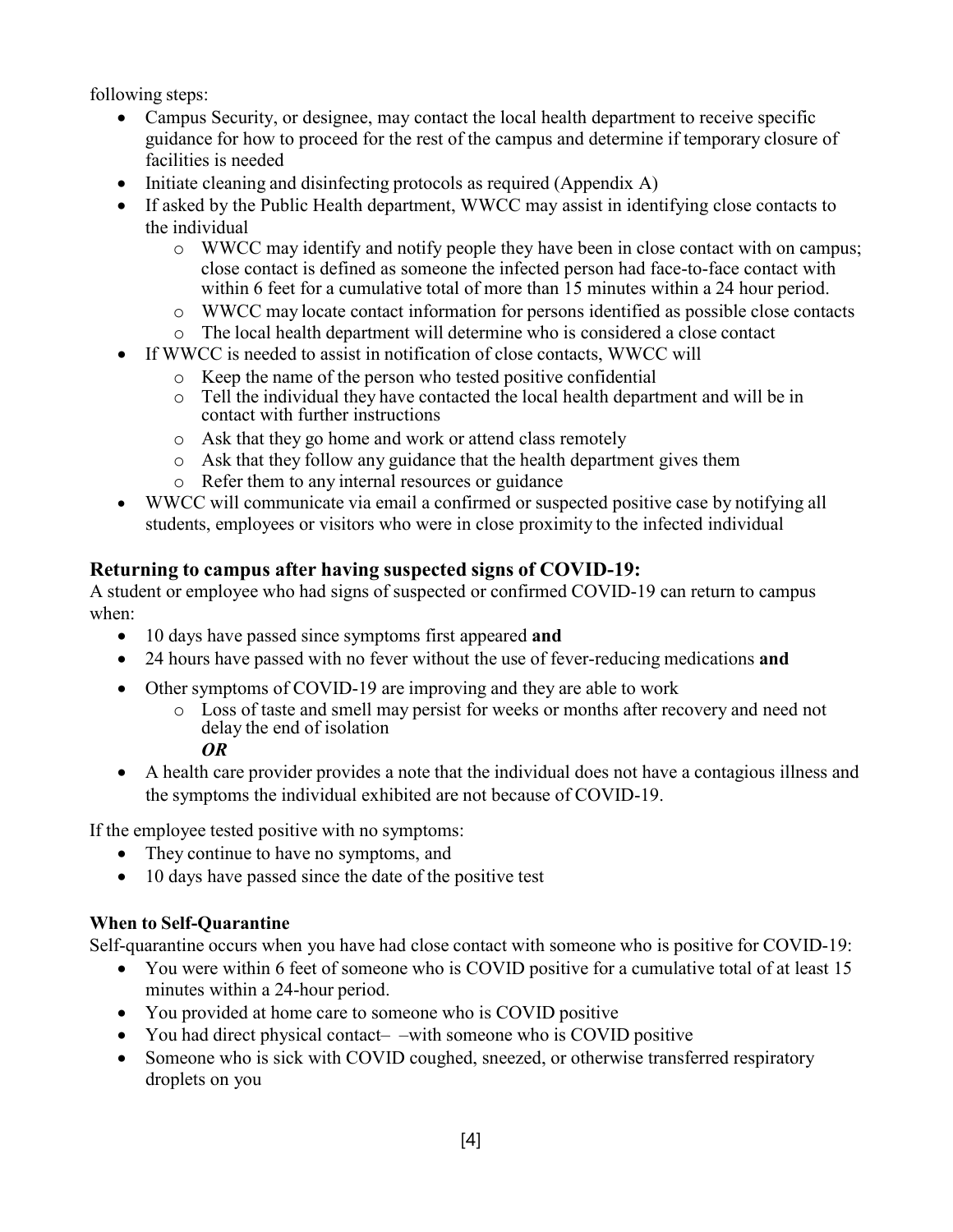If you had close contact with someone who tested positive but you are **not symptomatic**:

- Stay home and away from others; check yourself for fever, cough, and shortness of breath for:
	- $\circ$  10 days from the last day you had close contact with the person OR  $\circ$  7 days from the last day you had close contact with the nerson as lot
	- 7 days from the last day you had close contact with the person as long as you have a negative COVID-19 test; test must be done no sooner than Day 7 of quarantine
- Do not come to campus and avoid public places for 10 days

**Fully vaccinated employees** who have been exposed to someone with COVID-19 are not required to quarantine if they meet all of the following criteria;

- Are fully vaccinated (at least two weeks since the final dose)
- Have not had symptoms since current COVID-19 exposure
	- o Fully vaccinated people should still watch for symptoms for 14 days after their exposure; they should also continue to wear masks, practice social distancing, and keep their social circles small
	- o CDC guidelines suggest fully vaccinated people test 3-5 days after an exposure.
- Employees who do not meet all the criteria listed above should continue to follow current quarantine guidance after exposure to someone with suspected or confirmed COVID-19
- In addition, side effects from vaccination do not require someone to quarantine: if they are clearly from vaccination, the person would be able to attribute the symptoms to another condition; common side effects are explained [here.](https://www.cdc.gov/coronavirus/2019-ncov/vaccines/expect/after.html)

Employees who have tested positive for COVID-19 within the past 3 months and recovered do not have to quarantine or get tested again as long as they do not develop new symptoms. If the employee develops symptoms again within 3 months of their first bout of COVID-19 or after, agencies must apply the same approach as they do with other symptomatic employees.

#### <span id="page-4-0"></span>**When to Isolate**

If you had close contact with someone who tested positive for COVID-19 and are now sick:

- Stay home and away from other people, including household members (self-isolate), even if you have very mild symptoms
- Contact your health care provider to get tested; tell them you were exposed to someone with COVID-19 and are now sick
- If you have confirmed or suspected COVID-19 and have symptoms, you can end home isolation when:
	- o It's been at least 24 hours with no fever without using fever-reducing medication *and*
	- o Your symptoms have improved, *and*
	- o At least 10 days have passed since symptoms first appeared
- If you test positive, but have not had any symptoms, you can end home isolation when:
	- o At least 10 days have passed since the date of your first positive COVID-19 test *and*
	- o You have had no subsequent illness

#### <span id="page-4-1"></span>**Indirect Contact:**

If you had indirect contact with someone who had contact with someone who tested positive but are not sick:

- Self-monitor and contact your healthcare provider if any symptoms develop
- You are not required to self-isolate or self-quarantine unless you develop symptoms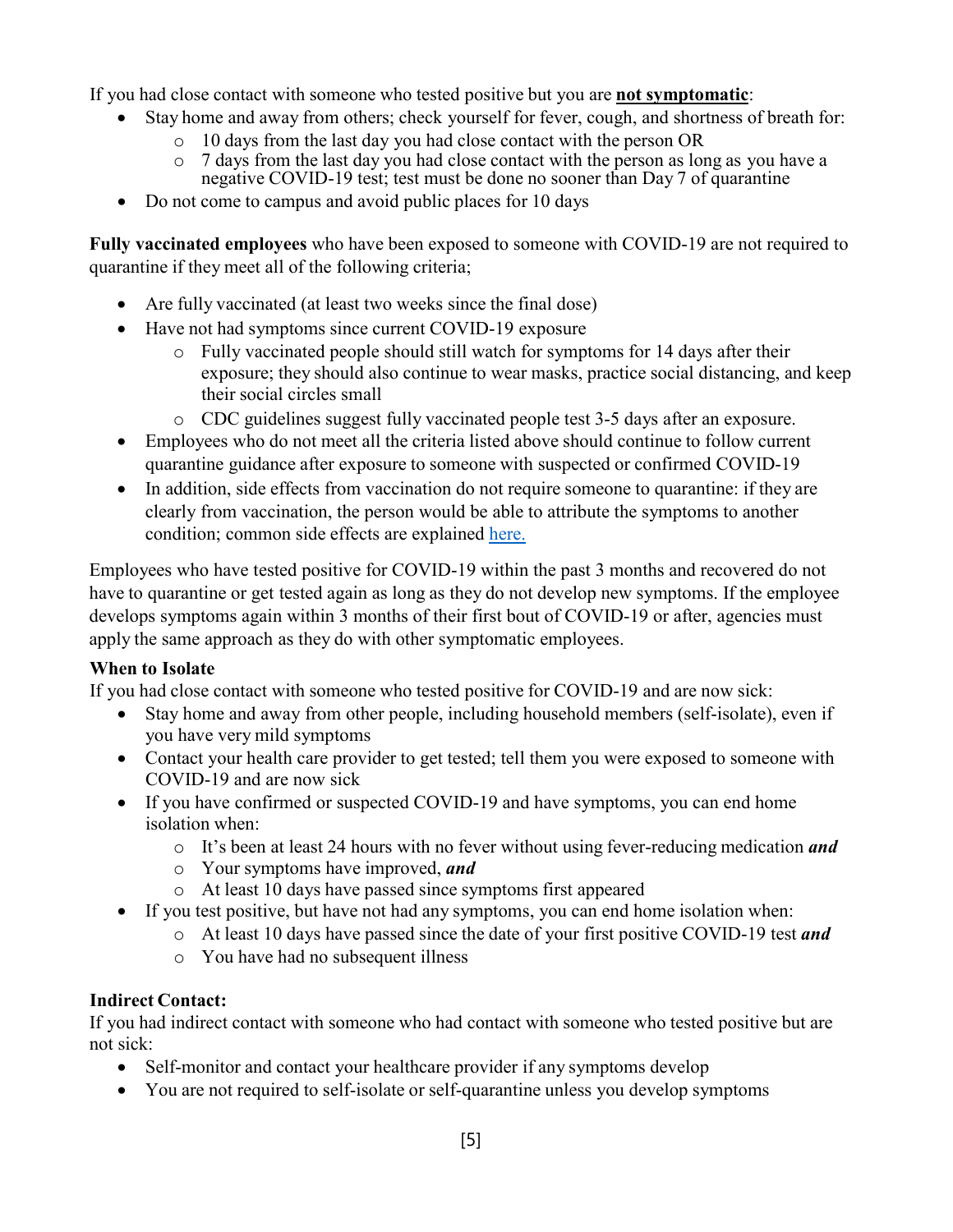# <span id="page-5-0"></span>**Facility Modifications**

WWCC has provided additional equipment and made modifications to prevent the spread of COVID-19 in our campus facilities. Physical cues and signage have been posted to ensure safe practices throughout campus. Our facilities management actions include workspace modifications and an increased level of cleaning and disinfection services. In addition:

- Hand sanitizer dispensers have been positioned at every building entrance, department office space, and common areas that are being utilized
- Plexiglas barriers have been installed at service counters across campus

# <span id="page-5-1"></span>**Communication**

WWCC uses various channels to communicate with employees and students. Communication regarding the operations and practices in response to COVID-19 will come in many forms before, during and after the return of employees and students.

Information will be disseminated to the campus community as follows:

- WWCC will primarily communicate information through the college email system
- The plan will be posted on WWCC's [COVID-19](http://www.wwcc.edu/coronavirus) webpage, messaged out through Canvas and will be posted on WWCC's social media pages
- Information regarding case exposure for employees will be sent out by Human Resources
- Information regarding case exposure for students will be sent out by the communications team
- Clery-required notifications and emergency information (such as temporary building closures) will also be disseminated to students and staff through the WWCC Alert system; to sign up for alerts, or to update your contact information, please visit [www.wwcc.edu/alerts](http://www.wwcc.edu/alerts)

Signage will be posted throughout campus reminding employees and students of the shared responsibilities while they are on campus. WWCC will post signs as follows throughout campus:

- Decals, markers or signage to encourage physical distancing will be posted at/in student services counters, elevator lobbies and stairwells, cafeteria and other shared spaces
- Hand washing and proper hygiene signage will be posted in restrooms
- Proper sanitation signage (wipe down tables and chairs after use) will be posted in common areas and any shared spaces
- Wash your hands, cover your cough/sneeze, stay home if you're sick, facial covering requirements**,** COVID-19 general information and **s**hared on-campus responsibility signage will be posted throughout buildings
- OSHA/WSDOH signage will be posted in the cabinet outside of Admissions
- Signage regarding facial covering requirements, and where toreport concerns will be posted at entrances

# <span id="page-5-2"></span>**Operational Safety Protocols**

Maintaining a safe campus is a responsibility we all share as we continue operations in the COVID-19 era. The following are the operational safety protocols that WWCC has implemented:

- Increased cleaning and disinfection of frequently touched surfaces in high traffic areas
- Supplying additional cleaning products for departments and programs to ensure increased sanitation of work and classroom spaces
- Employees are responsible for routinely cleaning and disinfecting their own workstations, keyboards, telephones, and desk surfaces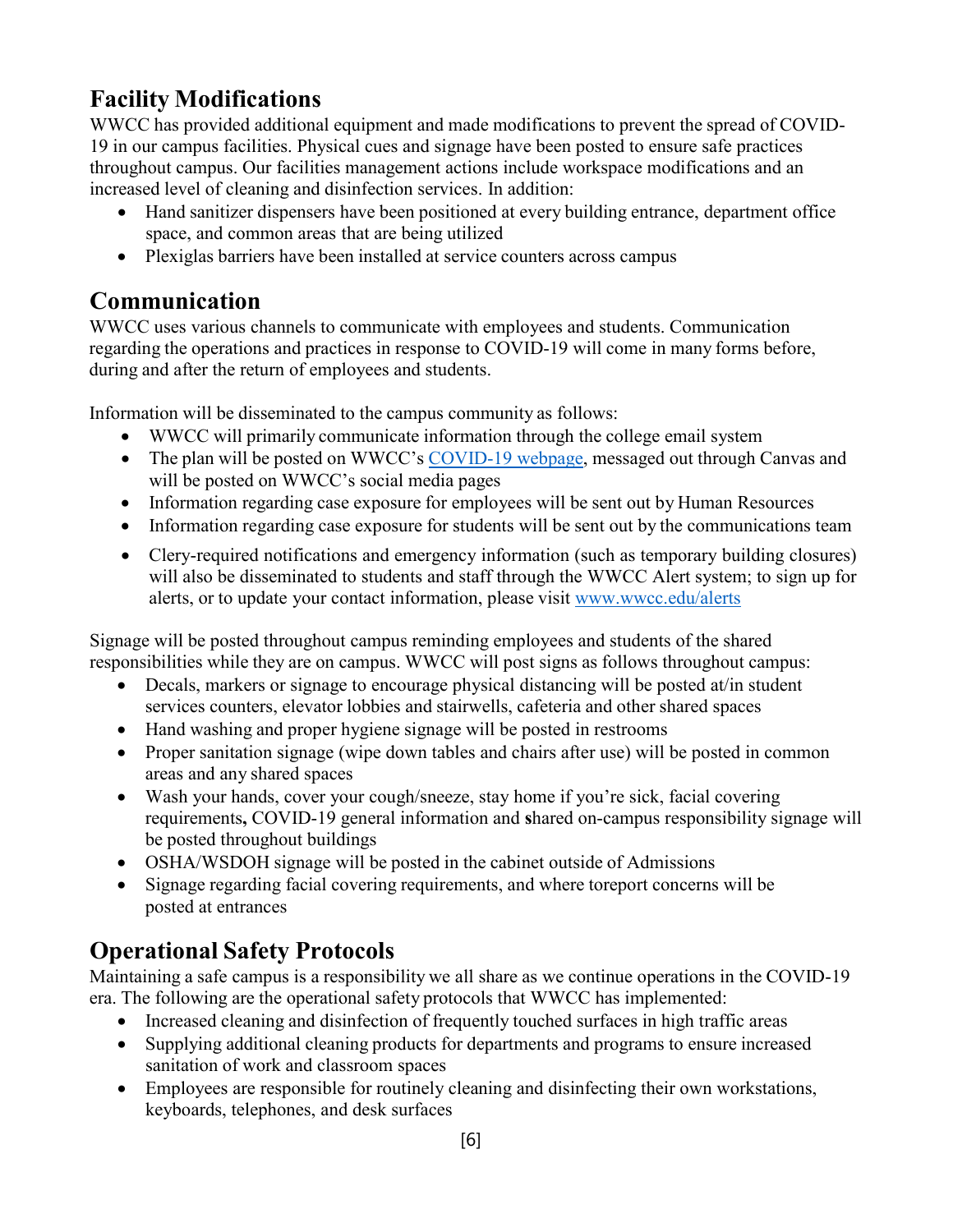• Adoption of the CDC process for enhanced cleaning and disinfecting [here](https://www.cdc.gov/coronavirus/2019-ncov/community/disinfecting-building-facility.html) after persons suspected/confirmed to have COVID-19 have been in the facility

## <span id="page-6-0"></span>**Cleaning & Disinfecting**

WWCC has established campus-wide cleaning and disinfecting protocols. As staffing levels allow, Custodial Services will provide regular ongoing cleaning and disinfection pursuant to [CDC guidelines.](https://www.cdc.gov/coronavirus/2019-ncov/community/disinfecting-building-facility.html) In order of priority these services will be;

- Classrooms and labs will be vacuumed, trash emptied and high touch areas done no less than once every 24hrs. (based on rooms listed as occupied in 25Live)
- Restrooms
- Counter tops, doorknobs, drinking fountains, etc.
- Common areas (break rooms, areas where food is consumed, etc)
- Vacuuming hallways.

Supplemental to custodial services, every member of the WWCC community has a joint responsibility for sanitation in their own work or study area and when using shared resources. Cleaning and disinfecting supplies will be available to aid in completing basic cleaning and disinfection of surfaces. Supplies will be ordered by the Purchasing Department to ensurethat the products are approved by WWCC and that all SDS information has been reviewed, approved and documented.

# <span id="page-6-1"></span>**Physical Distancing Protocols**

<span id="page-6-2"></span>Minimizing close contacts and personal interactions will help prevent the spread of COVID-19. The Governor's Higher Education Proclamation guidelines no longer require physical distancing, but it is encouraged to be cognizant of others and space where practical in the interest of inhibiting transmission. Engineering or administrative controls such as plexi-glass barriers may be implemented to minimize exposure. in the interest of those exempted from vaccination requirements..

## **Face Coverings**

Per Secretary of Health Order 20-03.5, WWCC requires all students, employees, and visitors to wear face coverings at all times while in indoor public or shared spaces on campus unless they are working alone or doing so would damage their health. Individuals are considered to be working alone when they're isolated from interaction with other people and have little or no expectation of in-person interruption People outside are not required to wear a face covering, although people not fully vaccinated against Covid-19 are encouraged to wear face coverings in crowded outdoor settings.

WWCC will provide face coverings to individuals on campus who did not arrive with one. Employees and students are expected to retain and properly clean and disinfect the face covering/s provided to them by WWCC.

For purposes of this plan and pursuant to the Washington State Secretary of Health masking order 20-03.5, a face covering must;

- Fit snugly against the sides of the face
- Completely cover the nose and mouth
- Be secured with ties, ear loops, elastic bands, or other equally effective method; and
- Include at least one layer of tightly woven fabric without visible holes, although multiple layers are strongly recommended.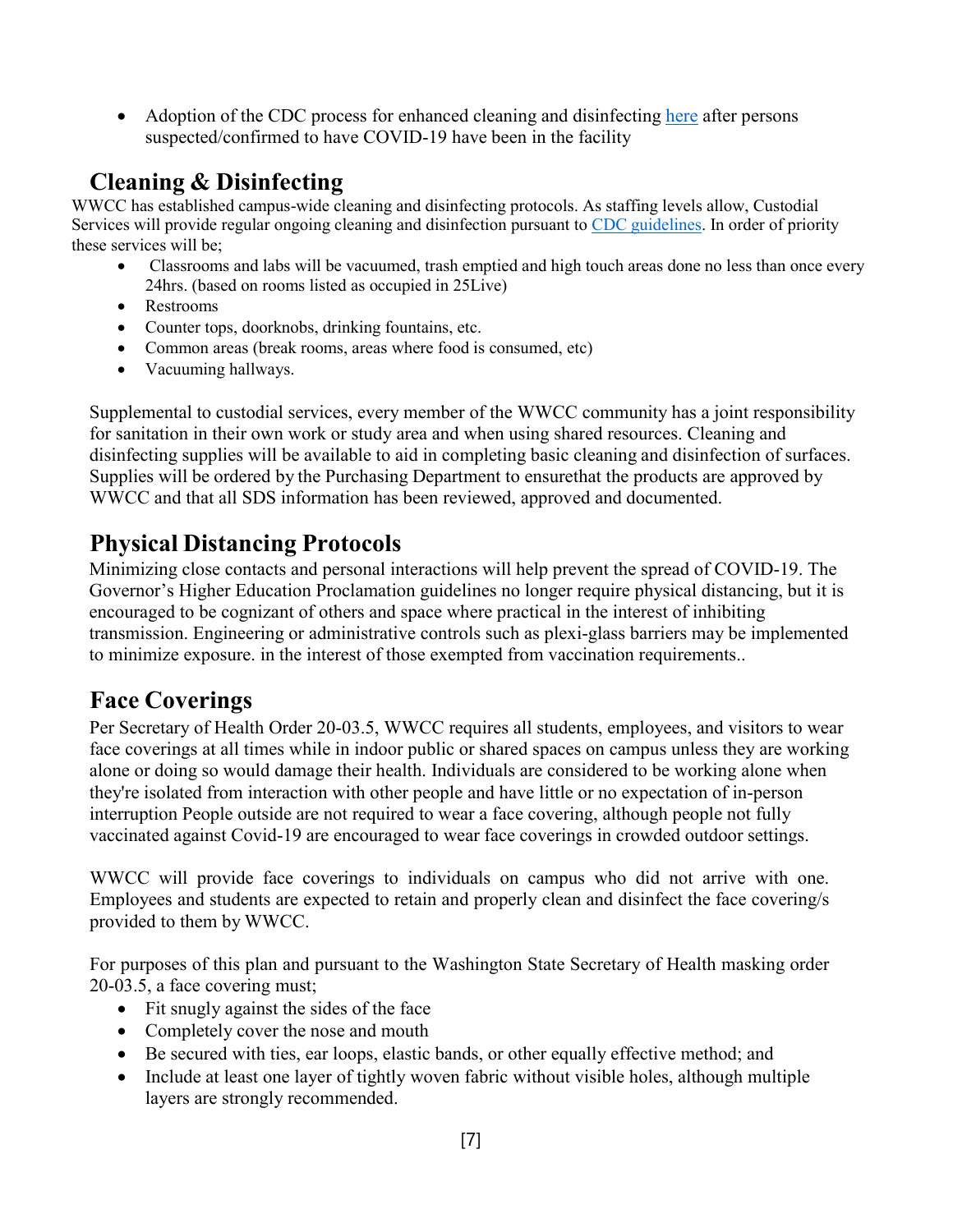#### **Face Coverings Accommodations**

WWCC understands not everyone may be able to wear a face covering due to disability or medical reasons. Individuals with verifiable medical conditions may receive specific accommodations which state they do not need to wear a face covering. If an accommodation is permitted, an alternate face covering may be provided. There is no ADA accommodation for persons who object to face coverings for political or personal reasons.

Students with disabilities requesting an accommodation will be directed to contact campus Disability Support Services (DSS), who will work with students who qualify for accommodations to identify an alternative learning situation: Walla Walla Campus, Bobbie Sue Schutter, 509-527-4262, [bobbiesue.schutter@wwcc.edu;](mailto:bobbiesue.schutter@wwcc.edu) Clarkston campus: Heather Markwalter, 509-758-1721, [heather.markwalter@wwcc.edu.](mailto:heather.markwalter@wwcc.edu)

#### **Employees requesting an accommodation should contact Human Resources at [HR@wwcc.edu.A](mailto:HR@wwcc.edu)ccountability**

<span id="page-7-0"></span>WWCC has a responsibility to comply with all requirements set by State of Washington and Public Health agencies. Failure to do so could result in fines, penalties, or temporary closure, and the ultimate desire is to keep the campus community safe from spread of infectious disease. Accommodations are allowable for individuals who are unable to follow the requirements due to a documented disability or medical reason. Those accommodations will consist of remote learning or work, or some manner of facial covering so as not to endanger the campus community. If any person who has been directed to leave campus pursuant to the provisions of this plan refuses to leave campus, that refusal may be deemed as an act that could represent a safety or security concern to the college. Appropriate law enforcement may be called and the non-compliant subject may be trespassed from the campus per **[WWCC Policy 3150](https://www.wwcc.edu/policies-procedures/wp-content/uploads/sites/40/2018/08/3150-Security-and-Access-to-Campus-Facilities-Policy.pdf)**. The individual issuing the trespass will submit written documentation of the trespass to the WWCC Security and Environmental Health and Safety

Department.

- If a student does not comply with a directive for wearing an appropriate face covering, or does not comply with safety requirements, it will beconsidered a student conduct issue and the employee will direct the student to leave immediately and contact the administrator/supervisor for their department
	- o Students with disabilities may seek an accommodation following the process above
- If an employee does not comply with a directive for wearing an appropriate face covering, or does not comply with safety requirements, the supervisor will direct the employee to leave immediately and contact Human Resources at **[HR@wwcc.edu](mailto:HR@wwcc.edu)**
- If a visitor does not comply with a directive for wearing an appropriate face covering, or does not comply with safety requirements, the employee will direct the person to leave immediately; Campus Security can assist with non‐ compliant individuals and can be reached at 509-526-7233. If campus security is not available, the employee may call police pursuant to policy 3150 for trespass of the individual pursuant to the aforementioned guidelines.

#### **Other Resources**

[Proclamation20-12.5](https://www.governor.wa.gov/sites/default/files/proclamations/proc_20-12.5.pdf?utm_medium=email&utm_source=govdelivery) Higher Education [Proclamation 21-14.1 Covid-19 Vaccination Requirement](https://www.governor.wa.gov/sites/default/files/proclamations/21-14.1%20-%20COVID-19%20Vax%20Washington%20Amendment.pdf?utm_medium=email&utm_source=govdelivery)